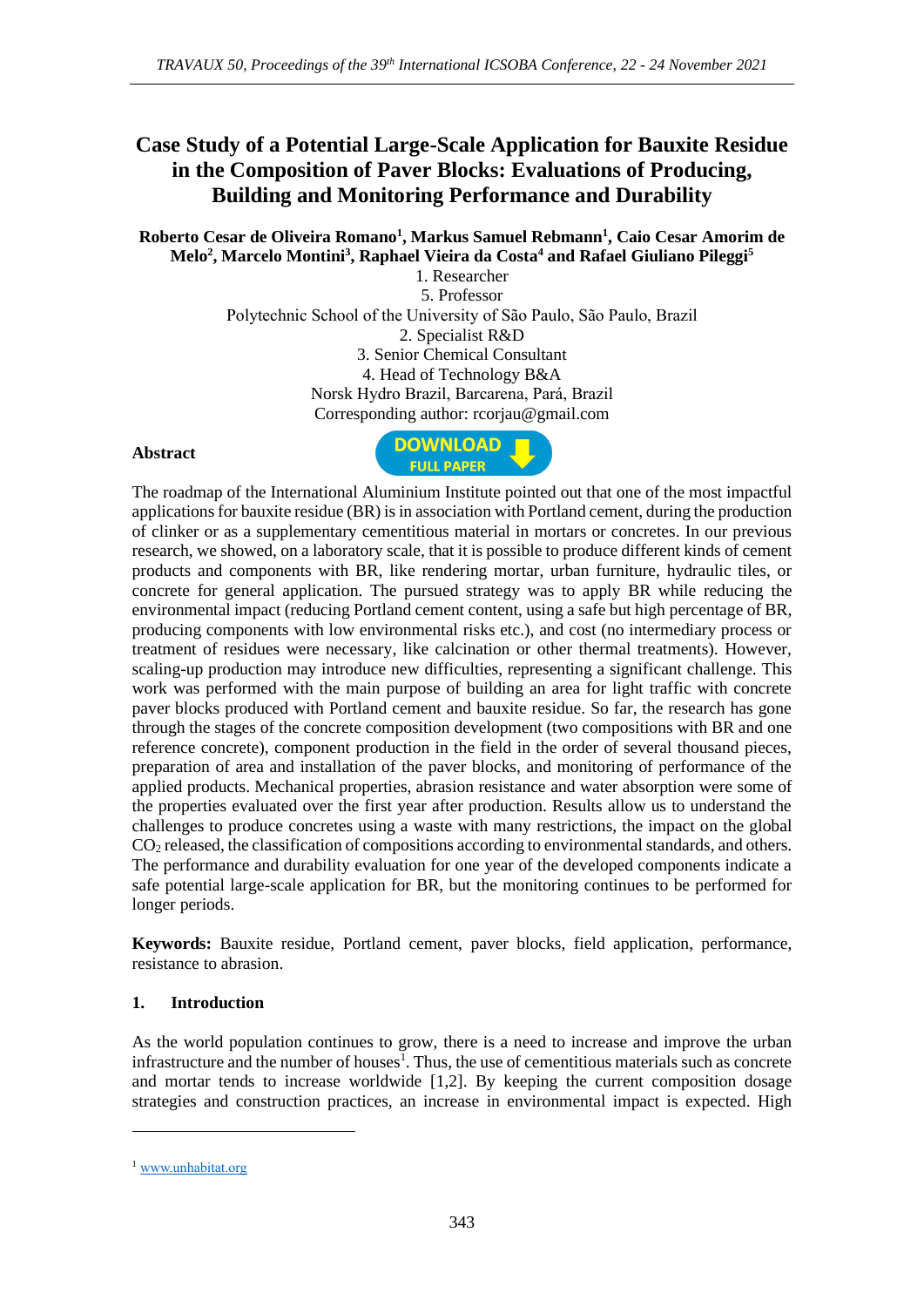amounts of Portland Cements are currently produced worldwide to feed this production chain, releasing a considerable volume of  $CO<sub>2</sub>$  into the atmosphere [2–5].

Therefore, the need to reduce cement consumption has grown, mainly in scientific research. As a replacement, supplementary cementitious materials, reactive or not, has been increasingly sought and studied, but some of them have limited reserves, requiring a continued search for other options [3,4,6–10].

In parallel, the search for large-scale applications for bauxite residue (BR) has been intensified in recent years and the association with Portland cement in such compositions has been shown to be one of the most promising options [11–21].

The presence of aluminium, silicon and iron in high amounts can help in the chemical interaction between BR and cement during the formation of hydrated compounds [12,17,22–24]. However, an observed problem is that BR shows considerable chemical, mineralogical and physical variations between production sites, and a suitable solution for a collected sample may not be adequate for another one [25,26]. A monitoring study carried out by Garcia [27] indicated that the iron content can range from 20 to 60%, aluminium from 10 to 58%, silica from 3 to 65%, and sodium from 0.4 to 15%, reflecting considerable chemical and mineralogical variability.

Furthermore, the cement-BR interaction depends on the type of Portland cement used and its properties. It is not possible to simply develop a mixture without specific technical criteria and evaluations consistent with the type of components and their production process [22]. So, this is a complicating factor for the implementation of this application [13].

In some research, both in literature and websites, extremely high BR levels can be used in cementitious compositions, sometimes exceeding 20% of the concrete volume [11,15–18,20, 24,25,28–30], replacing cement or sand. However, although components were produced with good appearance and some properties suitable for application in different sectors, it was not possible to guarantee that the environmental aspects were safe, mainly due to the lack of control of the chemical fixation of soluble alkalis or due to durability issues, i.e., leaching, efflorescence, alkali-silica reaction, steel bar corrosion and others.

Thus, despite the search for large-scale applications for BR and the reduction in cement consumption being global needs, the interaction between them must be done in a safe and responsible way.

In addition, the proposed solutions must also consider logistical issues, seeking to be adapted to the local market, reducing the need to transport raw materials over long distances, production in regions close to the BR generating plants and consumer markets.

An application with the potential for large-scale use of BR is the production of urban infrastructure components, such as paving blocks. The production of compositions can be made in concrete batching plants and sent to be molded in loco; or a production plant can be built inside or close to the BR generating plant, greatly reducing the need for transportation.

In this sense, this work was carried out with the objective of producing paving blocks and building a test area for light vehicle traffic within Alunorte's plant facilities, to monitor the degradation of the product and the environmental aspects related to leaching of soluble ions into the environment over several years.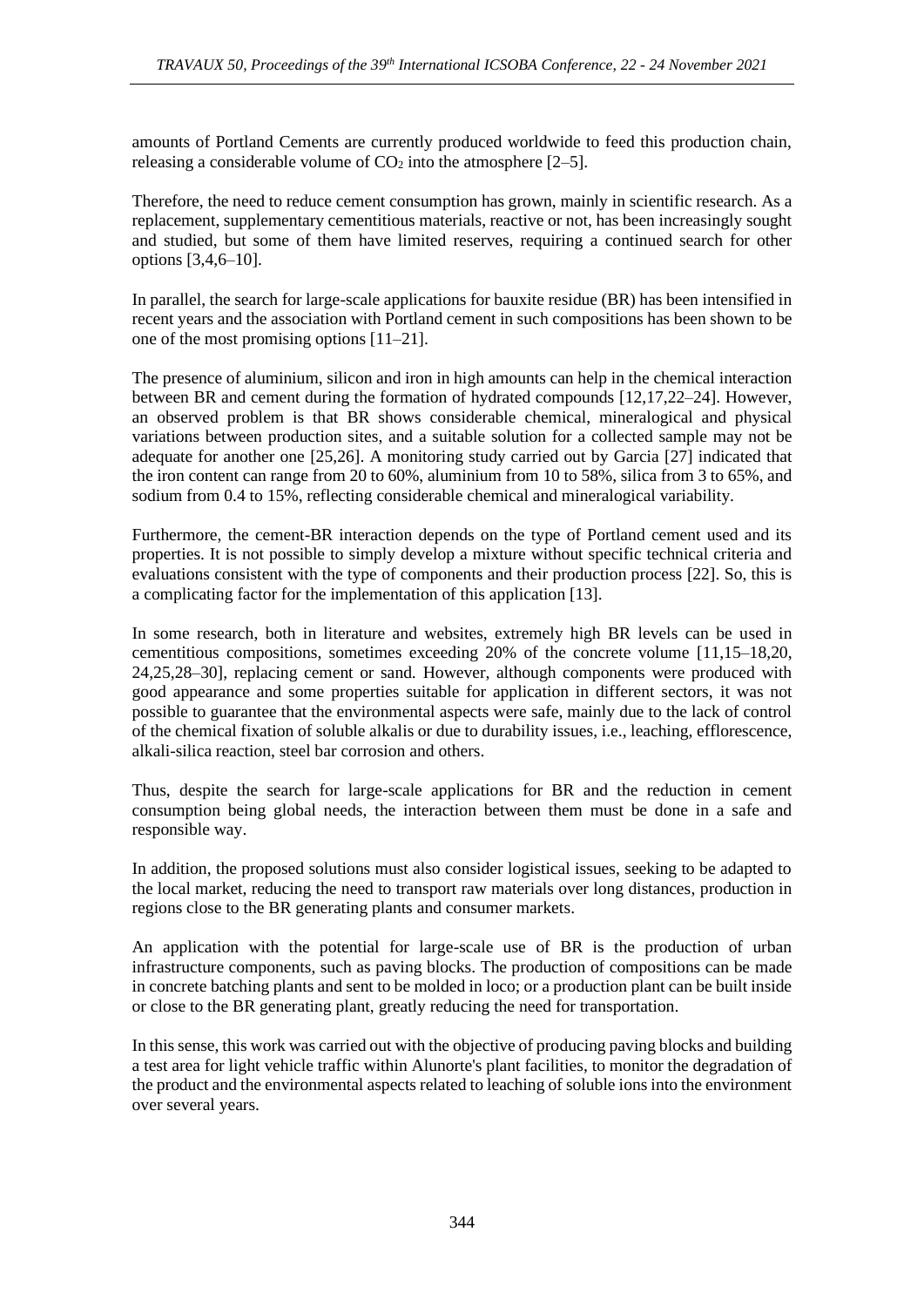During and after the exposure time, some performance parameters were monitored on the exposed concrete blocks and compared to similar unexposed blocks. Both concretes with bauxite residue performed similar to the reference concrete without BR.

Regarding environmental aspects, the binder intensity,  $CO<sub>2</sub>$ -emission index and water content of the concrete where bauxite residue partially replaced the sand performed similar to the reference composition. However, some improvements were obtained when part of the Portland cement was replaced by bauxite residue allowing ecoefficiency gains.

Monitoring is ongoing and will be conducted for a longer time (several years are planned), also considering aspects related to durability of product and chemical stability. So far, it can be said that the solution adopted in this case study provides a sound option for large-scale application for the bauxite residue with good technical performance and with environmental gains from different points of view.

# **5. Acknowledgements**

The authors are thankful to Alunorte and to the Laboratory of Microstructure and Ecoefficiency of Materials, for the financial support to carry out this work.

# **6. References**

- 1. V. M. John, B. L. Damineli, M. Quattrone, and R. G. Pileggi, "Fillers in cementitious materials — Experience, recent advances and future potential," *Cement and Concrete Research*, vol. 114, pp. 65–78, Dec. 2018.
- 2. K. L. Scrivener, V. M. John, and E. M. Gartner, "Eco-efficient cements: Potential economically viable solutions for a low-CO2 cement-based materials industry," *Cement and Concrete Research*, vol. 114, pp. 2–26, Dec. 2018.
- 3. B. Lothenbach, K. Scrivener, and R. D. Hooton, "Supplementary cementitious materials," *Cement and Concrete Research*, vol. 41, no. 12, pp. 1244–1256, Dec. 2011.
- 4. B. L. Damineli, R. G. Pileggi, and V. M. John, "Lower binder intensity eco-efficient concretes," in *Eco-Efficient Concrete*, Elsevier, 2013, pp. 26–44.
- 5. R. C. O. Romano, "Rheological and hardened state properties of compositions of Portland cement blended with different supplementary cementicious materials," University of São Paulo, Post-Doctoral Research, 2018.
- 6. M. S. Rebmann, "Robustez de concretos com baixo consumo de cimento Portland: desvios no proporcionamento e variabilidade granulométrica e morfológica dos agregados.," Doutorado em Engenharia de Construção Civil e Urbana, Universidade de São Paulo, São Paulo, 2017.
- 7. R. Snellings, "Assessing, Understanding and Unlocking Supplementary Cementitious Materials," *RILEM Tech Lett*, vol. 1, p. 50, Aug. 2016.
- 8. C. Varhen, I. Dilonardo, R. C. de Oliveira Romano, R. G. Pileggi, and A. D. de Figueiredo, "Effect of the substitution of cement by limestone filler on the rheological behaviour and shrinkage of microconcretes," *Construction and Building Materials*, vol. 125, pp. 375–386, Oct. 2016.
- 9. M. C. G. Juenger, R. Snellings, and S. A. Bernal, "Supplementary cementitious materials: New sources, characterization, and performance insights," *Cement and Concrete Research*, vol. 122, pp. 257–273, Aug. 2019.
- 10. J. Skibsted, "Reactivity of supplementary cementitious materials (SCMs) in cement blends," *Cement and Concrete Research*, p. 16, 2019.
- 11. Y. Pontikes and G. N. Angelopoulos, "Bauxite residue in cement and cementitious applications: Current status and a possible way forward," *Resources, Conservation and Recycling*, vol. 73, pp. 53–63, Apr. 2013.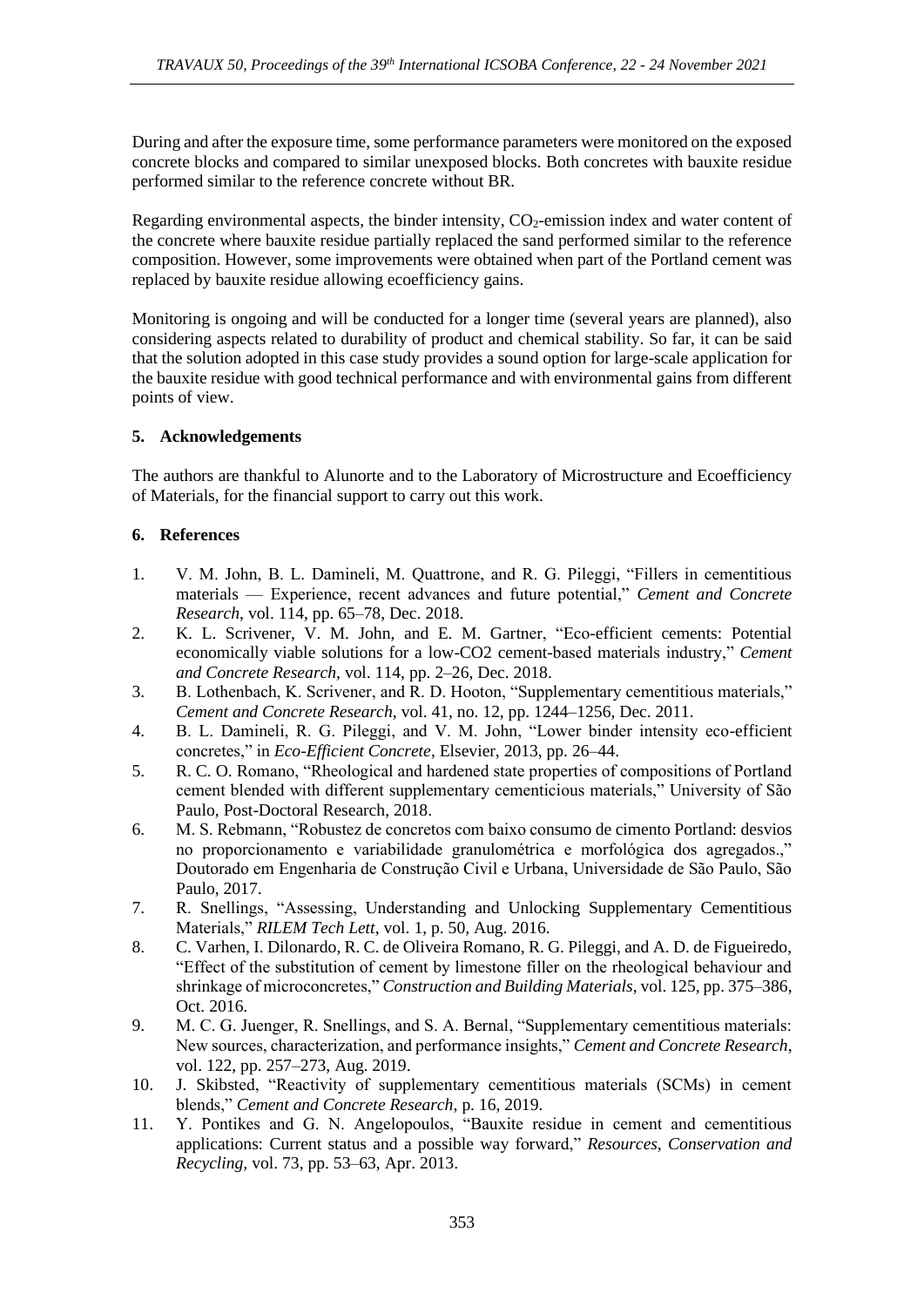- 12. A. L. Fujii, D. dos Reis Torres, R. C. de Oliveira Romano, M. A. Cincotto, and R. G. Pileggi, "Impact of superplasticizer on the hardening of slag Portland cement blended with red mud," *Construction and Building Materials*, vol. 101, pp. 432–439, Dec. 2015.
- 13. R. C. de O. Romano, J. A. F. S. de Mesquita, H. M. Bernardo, D. A. Niza, M. H. Maciel, M. A. Cincotto, and R. G. Pileggi, "Combined evaluation of oscillatory rheometry and isothermal calorimetry for the monitoring of hardening stage of Portland cement compositions blended with bauxite residue from Bayer process generated in different sites in Brazil," *Rev. IBRACON Estrut. Mater.*, vol. 14, no. 2, p. e14211, 2021.
- 14. K. Evans, "The History, Challenges, and New Developments in the Management and Use of Bauxite Residue," *J. Sustain. Metall.*, vol. 2, no. 4, pp. 316–331, Dec. 2016.
- 15. IAI, "Technology Roadmap: Maximising the use of bauxite residue in cement," International Aluminium Institute, 2020.
- 16. T. Danner and H. Justnes, "Bauxite Residue as Supplementary Cementitious Material Efforts to Reduce the Amount of Soluble Sodium," no. 1, p. 20, 2020.
- 17. I. M. Nikbin, M. Aliaghazadeh, Sh Charkhtab, and A. Fathollahpour, "Environmental impacts and mechanical properties of lightweight concrete containing bauxite residue (red mud)," *Journal of Cleaner Production*, vol. 172, pp. 2683–2694, Jan. 2018.
- 18. E. P. Manfroi, M. Cheriaf, and J. C. Rocha, "Microstructure, mineralogy and environmental evaluation of cementitious composites produced with red mud waste," *Construction and Building Materials*, vol. 67, pp. 29–36, Sep. 2014.
- 19. R.-X. Liu and C.-S. Poon, "Utilization of red mud derived from bauxite in self-compacting concrete," *Journal of Cleaner Production*, vol. 112, pp. 384–391, Jan. 2016.
- 20. D. Hou, D. Wu, X. Wang, S. Gao, R. Yu, M. Li, P. Wang, and Y. Wang, "Sustainable use of red mud in ultra-high performance concrete (UHPC): Design and performance evaluation," *Cement and Concrete Composites*, vol. 115, p. 103862, Jan. 2021.
- 21. L. Senff, D. Hotza, and J. A. Labrincha, "Effect of red mud addition on the rheological behaviour and on hardened state characteristics of cement mortars," *Construction and Building Materials*, vol. 25, no. 1, pp. 163–170, Jan. 2011.
- 22. R. C. de O. Romano, H. M. Bernardo, M. H. Maciel, R. G. Pileggi, and M. A. Cincotto, "Using isothermal calorimetry, X-ray diffraction, thermogravimetry and FTIR to monitor the hydration reaction of Portland cements associated with red mud as a supplementary material," *J Therm Anal Calorim*, vol. 137, no. 6, pp. 1877–1890, Sep. 2019.
- 23. R. C. O. Romano, H. M. Bernardo, M. H. Maciel, R. G. Pileggi, and M. A. Cincotto, "Hydration of Portland cement with red mud as mineral addition," *J Therm Anal Calorim*, vol. 131, no. 3, pp. 2477–2490, Mar. 2018.
- 24. R. C. de O. Romano, "Propriedades químicas, reológicas e estado endurecido de composições de cimento Portland e diferentes materiais cimentícios suplementares." 2020.
- 25. R. C. O. Romano, H. M. Bernardo, J. A. F. S. Mesquita, D. A. Niza, M. A. Cincotto, and R. G. Pileggi, "Evaluation of the hardened state properties of zero-cement mortars produced using bauxite residue as an activator to ground blast furnace slag," presented at the 2nd International Bauxite Residue Valorisation and Best Practices, Athens, 2018, vol. 1, pp. 293–300.
- 26. D. J. Roth and J. Falter, "Potential Commercial Processes for the Utilization of Bauxite Residues," p. 8.
- 27. M. C. S. Garcia, "Modificação do residuo de bauxita gerado no Processo Bayer por tratamento térmico," Disseertação (Mestrado), Universidade de São Paulo, 2012.
- 28. S. Alam, S. K. Das, and B. H. Rao, "Characterization of coarse fraction of red mud as a civil engineering construction material," *Journal of Cleaner Production*, vol. 168, pp. 679– 691, Dec. 2017.
- 29. W. Liu, J. Yang, and B. Xiao, "Review on treatment and utilization of bauxite residues in China," *International Journal of Mineral Processing*, vol. 93, no. 3–4, pp. 220–231, Dec. 2009.